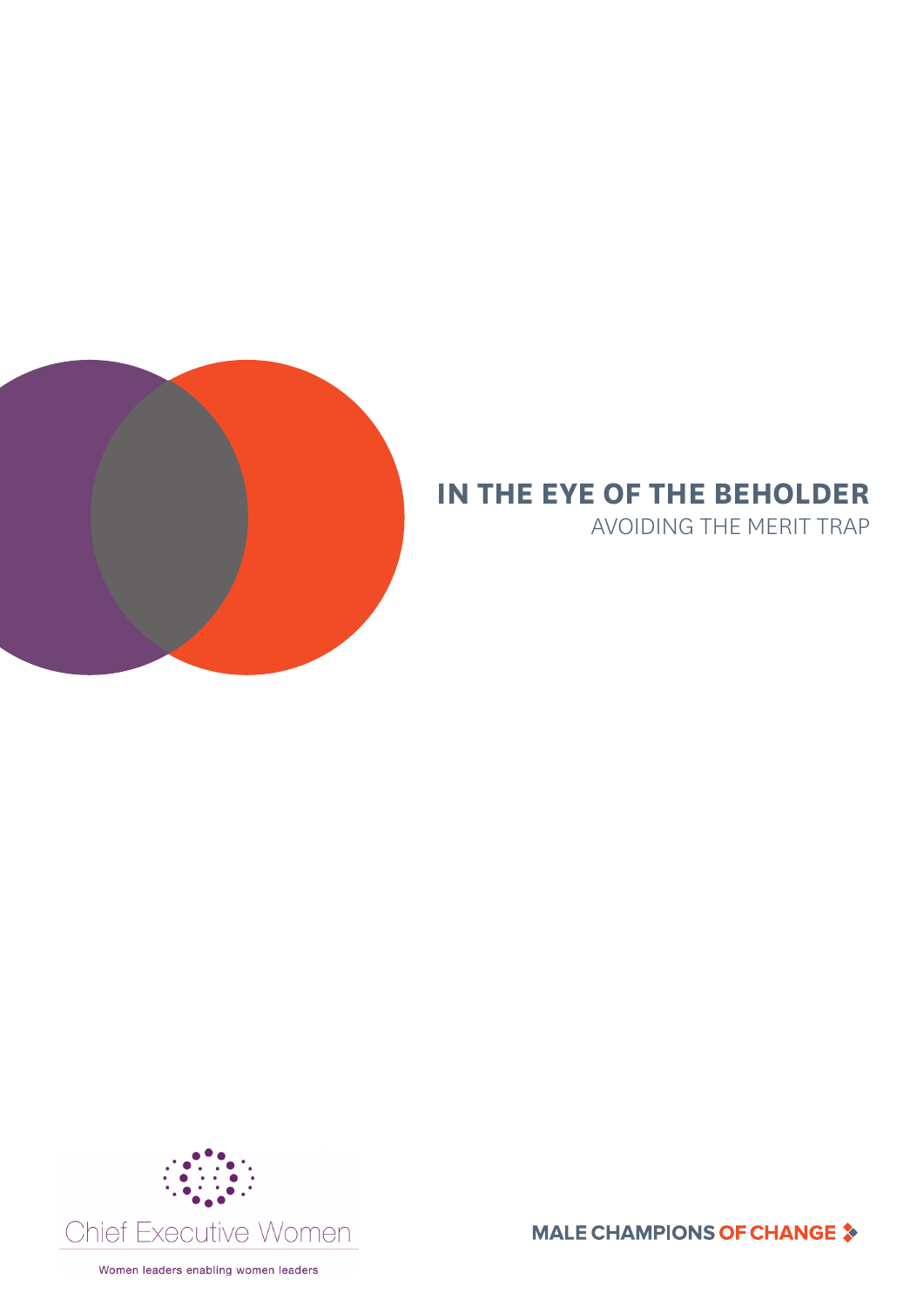**Paul Anderson** Chief Executive Officer, Ten Network

**Lieutenant General Angus Campbell DSC, AM** Chief of Army

Mered: Nottellian

**Meredith Hellicar** Chief Executive Officer and Managing Director, Merryck & Co

**Elmer Funke Kupper Greg Lilleyman John Lydon**

**Chris Moraitis** Secretary, Attorney General's Department

**Dr Martin Parkinson, PSM** Secretary, Department of the Prime Minister and Cabinet

Dawid Thoda

**David Thodey** Non-Executive Director

move

**Gary Wingrove** Chief Executive Officer, KPMG Australia

**Glen Boreham AM** Non-Executive Director

**Shayne Elliott** Chief Executive Officer, ANZ

Cindy Hook

**Cindy Hook** Chief Executive Officer, Deloitte Australia

Anwar

**Lieutenant General David Morrison, AO (Ret'd)** Non-Executive Director

en

**Andrew Penn** Chief Executive Officer, Telstra

Unchalt

**Mike Smith, OBE Dr Michael Spence** Vice-Chancellor and Principal, The University of Sydney

**Peter Varghese, AO** Chancellor, The University of Queensland

E. Brodei

**Elizabeth Broderick AO** Convener, Male Champions of Change

 $K.f.$  Jagg

**Kathryn Fagg** Non-Executive Director

**Jayne Hrdlicka** Chief Executive Officer, Jetstar Group

Managing Partner, McKinsey & Company

**Ian Narev** Managing Director and Chief Executive Officer, CBA

MUg enne

**Michael Rennie** International Ambassador, McKinsey Dubai

**Diane Smith-Gander** President, Chief Executive Women, Non-Executive Director

**Dr Ian Watt, AC** Non-Executive Director

Gardon CS.

**Gordon Cairns** Non-Executive Director

**Stephen Fitzgerald** Non-Executive Director

**Alan Joyce** Managing Director and Chief Executive Officer, Qantas Airways Limited

**Kevin McCann, AM** Non-Executive Director

**Sir Ralph Norris** International Ambassador, Non-Executive Director New Zealand

**Simon Rothery** Chief Executive Officer, Goldman Sachs Australia and New Zealand

Andra

**Andrew Stevens** Non-Executive Director

 $46480$ 

**Geoff Wilson** International Ambassador, KPMG Hong Kong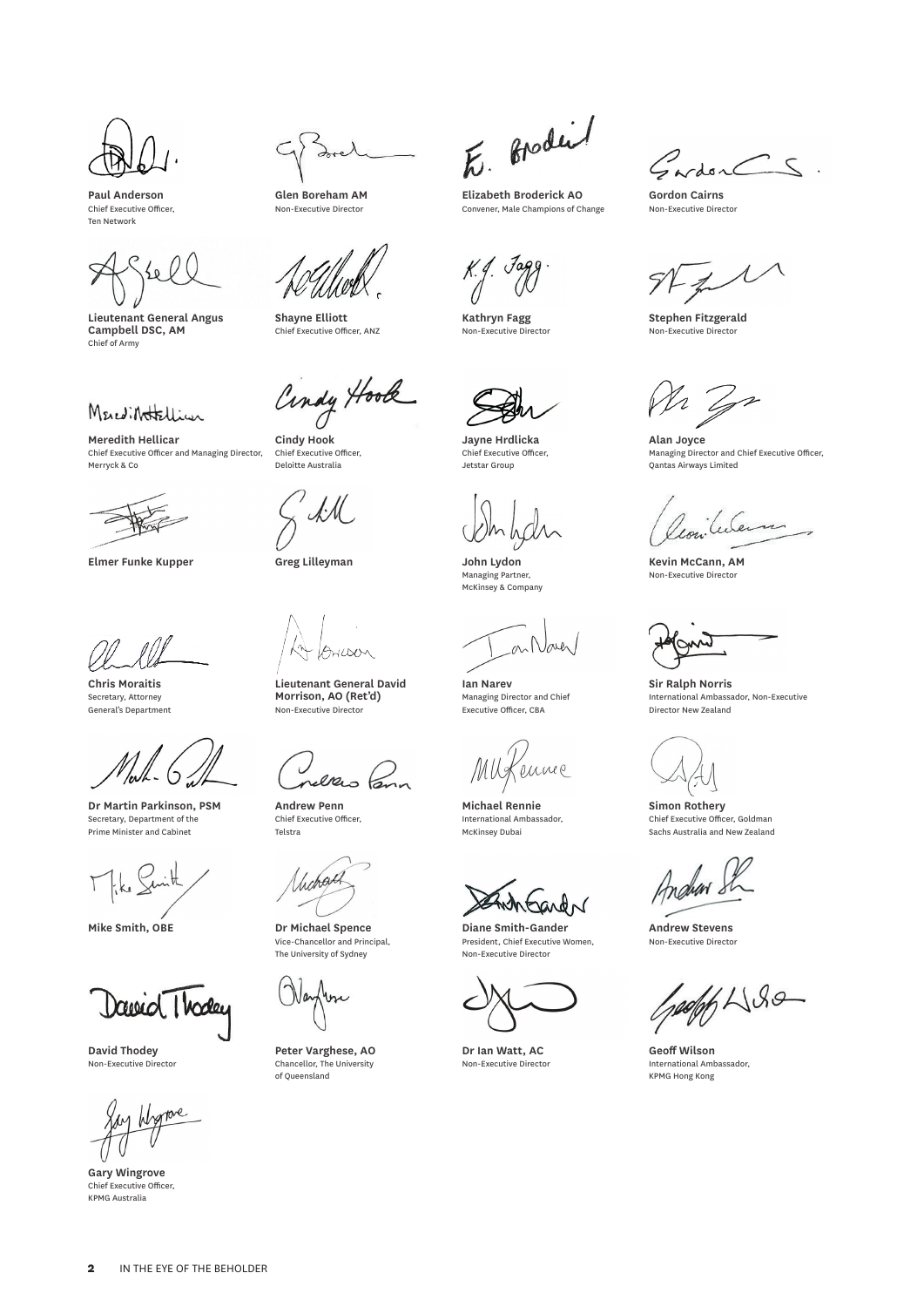# Dear Colleague,

Chief Executive Women and the Male Champions of Change share a common goal – a significant and sustainable increase in the representation of women in leadership. We are working together to identify approaches towards this end, put them into practice, and disseminate those that are successful.

We firmly believe that everyone in business should be judged on their merits and not factors such as race or gender. Yet there's a common barrier that intervenes between the belief in and application of a merit-based system, particularly when it comes to making unbiased decisions about people. To make progress on gender equality and reap the benefits of diversity, it is critical for us to confront the often unintended obstacle that our use of 'merit' presents.

The ingredients for merit are both performance and potential. Past performance can be assessed as long as performance benchmarks and outcomes are clear. However, evaluating potential is subjective. In many recruitment and promotion decisions, what adds up to merit for some is invisible or detrimental to others. This allows bias to cloud judgement on key decisions.

Why does this matter? Because adhering to an un-interrogated idea of merit means there is no examination of biases. And, it reinforces the idea that gender inequality is about supply side problems rather than demand. So organisations miss out on the best talent and are fishing in an ever smaller pool of candidates. A pool that fails to reflect the community our organisations serve.

If we continue to define 'merit' as people 'like us' who have done what we did, we will get more of the same.

In this letter we offer what we have learned about how biases can influence the way merit is understood and applied. We share some of our efforts in this area with a view to delivering something much closer to where we all want to work: a true meritocracy.



# **MALE CHAMPIONS OF CHANGE 3**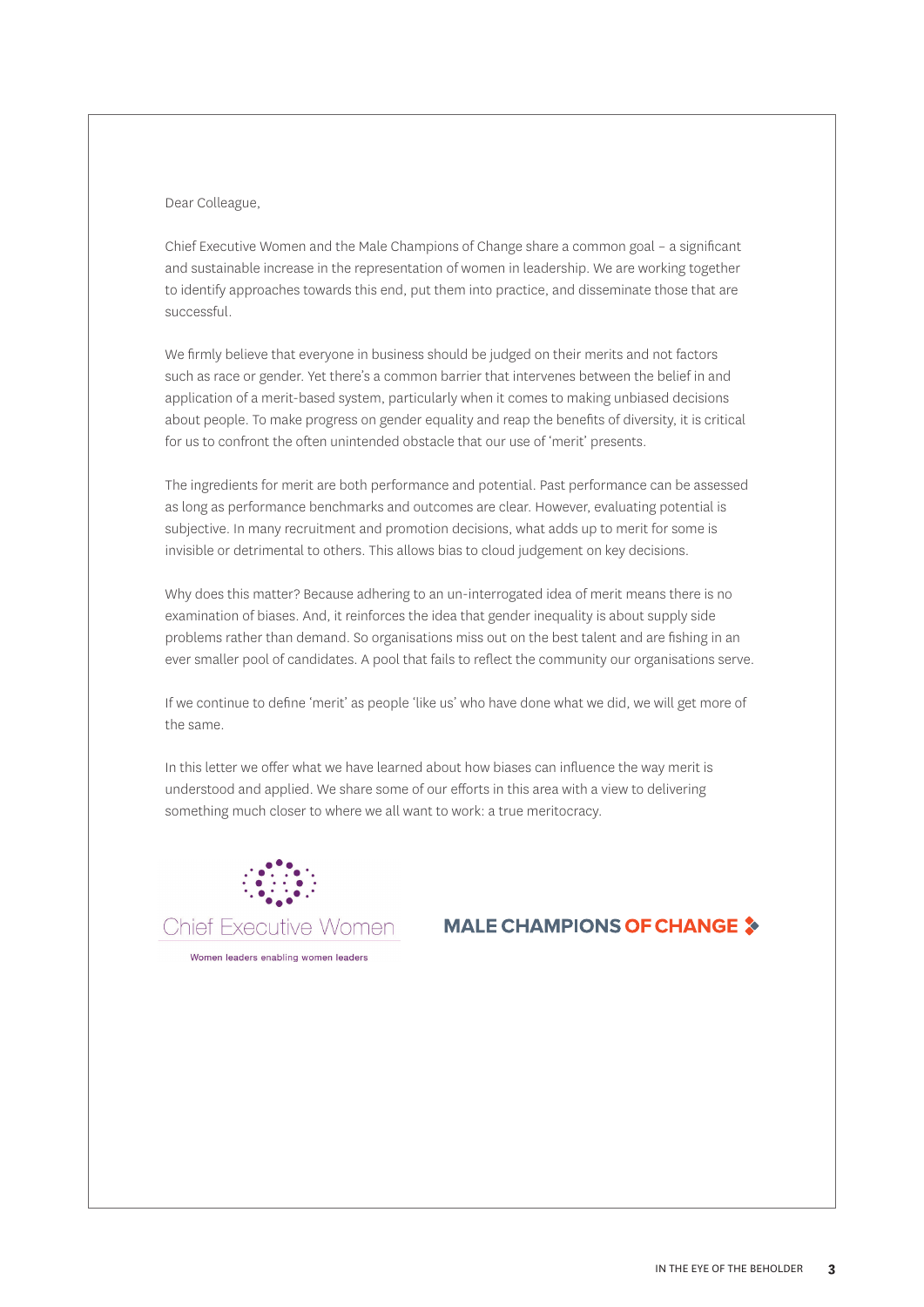# **WHAT IS THE MERIT TRAP?**

When we use merit as shorthand for a package of admirable qualities that we innately recognise, we devalue 'merit'. Many studies confirm that we are drawn to those who think, look and act like us. This is a problem for women working in male dominated environments where there are deeply held beliefs and norms about who is suitable for leadership.

Research has found that gender bias persists in many organisations, and even more so in self-labelled 'meritocracies':

- One study found that the more organisations promoted themselves as meritocracies, the more their managers showed greater bias towards men over equally qualified women. Managers in these organisations tend to believe they are objective and don't examine their biases, resulting in a **paradox of meritocracy**.<sup>1</sup>
- Senior men in Australian business were twice as likely to rank other men over women as effective problem solvers, despite believing that women were as capable as men in delivering outcomes.<sup>2</sup>
- A recent study of 200 performance reviews in a US high tech company found women were more than three times more likely to receive feedback about having a negative (aggressive) communication style than men, with women often criticised for behaviour that may be considered leadership credential if shown by a man.3

#### **COMMON BIASES THAT IMPACT DECISION MAKING**

Affinity bias is a tendency to favour people who are like us, resulting in homogenous teams and group think

**Confirmation bias** happens when we seek to confirm our beliefs, preferences or judgements, ignoring contradictory evidence

Halo effect occurs when we like someone and therefore are biased to think everything about that person is good

Social and group think bias is the propensity to agree with the majority or someone more senior to us to maintain harmony

1 Catilla, E. and Stephen, B. (2010), The Paradox of Meritocracy in Organizations, Administrative Science Quarterly 55, 543-576. <sup>2</sup> Sanders, M. et al (2011), What stops women from reaching the top? Confronting the tough issues, Chief Executive Women and Bain & Company. 3 Correll, S. and Simard, C. (2016), Research: Vague Feedback Is Holding Women Back, Harvard Business Review, https://hbr.org/2016/04/research-vaguefeedback-is-holding-women-back [accessed 8 July 2016]

If we believe that men and women are equally able in a company or a country, then we should be expecting a 50/50 outcome. If we don't get that, then there is either bias or constraints to natural merit.

– Lieutenant General Angus Campbell, Chief of Army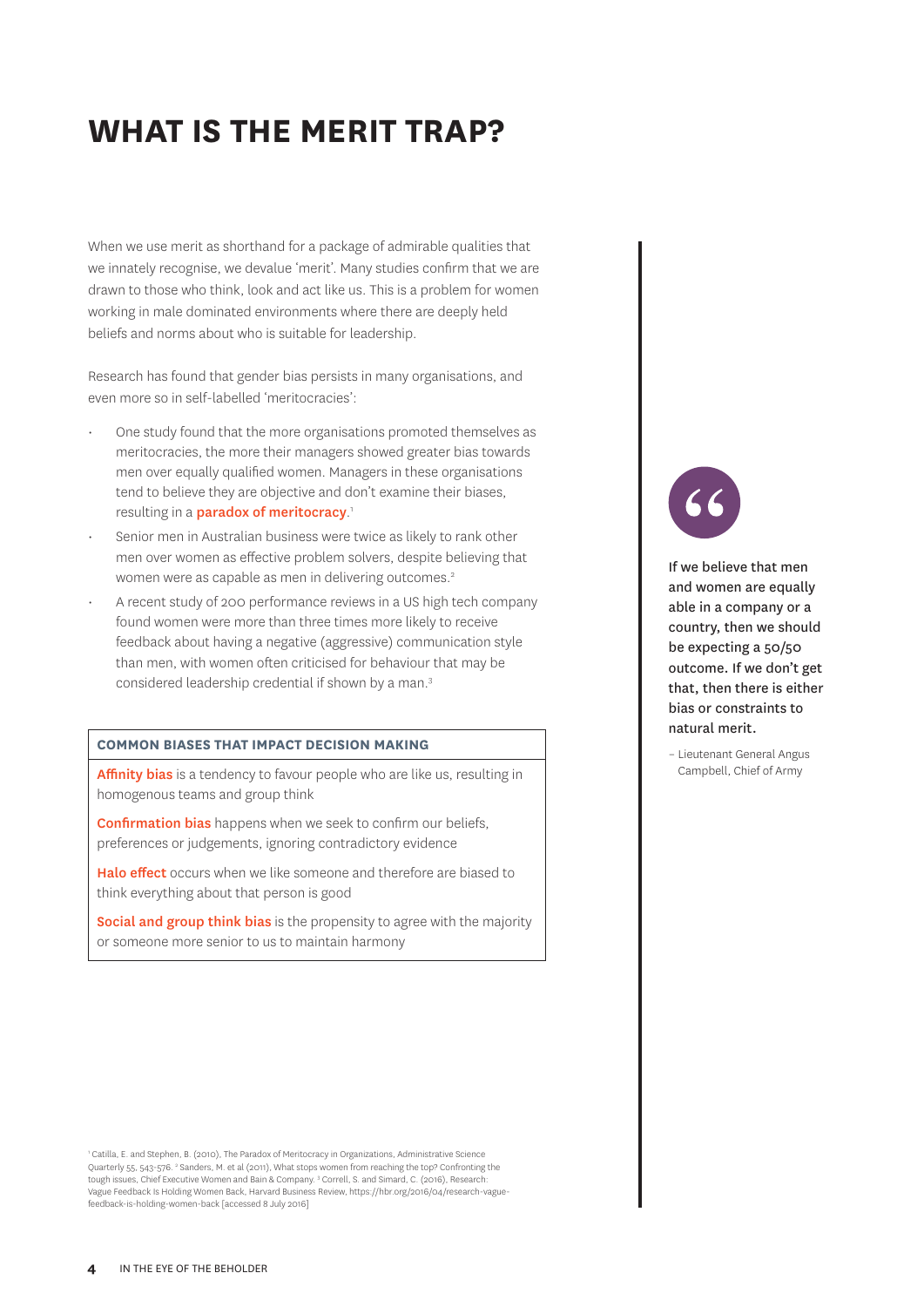# **CONFRONTING THE MERIT TRAP**

# **AN UNCHALLENGED BELIEF IN MERIT:**

- Serves to hide gender biases and protect the status quo;
- Acts as a shield allowing us to assume that our systems and processes are objective, preventing more diverse outcomes.

# **CONFRONTING THE MERIT TRAP HELPS BUSINESSES TO:**

- Access the full talent pool;
- Identify the best candidate for a particular role; and
- Expand business opportunities by taking advantage of diverse thinking, perspectives and experiences.

# **VALUING DIFFERENT MANAGEMENT STYLES**

Australian research<sup>4</sup> has debunked the myth that competing workhome priorities are the greatest obstacle for women seeking senior management roles. Instead the research found that:

- Many senior leaders do not value the different attributes that women are perceived to bring to a team and are more likely to promote individuals similar to themselves; and
- The leadership attributes perceived to be more likely to be demonstrated by men are more readily acknowledged and rewarded by most organisations.

Valuing diverse leadership is key to confronting and overcoming the merit trap.



Merit is a trap – it is the ultimate card to play in preventing change. It is endemic across all organisations. The higher you go, the trickier it gets.

– Jayne Hrdlicka, CEO Jetstar Group

Roles are changing quickly. I need people for the roles of the future. This means hiring for core capabilities – not technical capability which can be taught or bought. I need agility, broadmindedness, ability to operate in an unknown environment.

– Shayne Elliott, CEO ANZ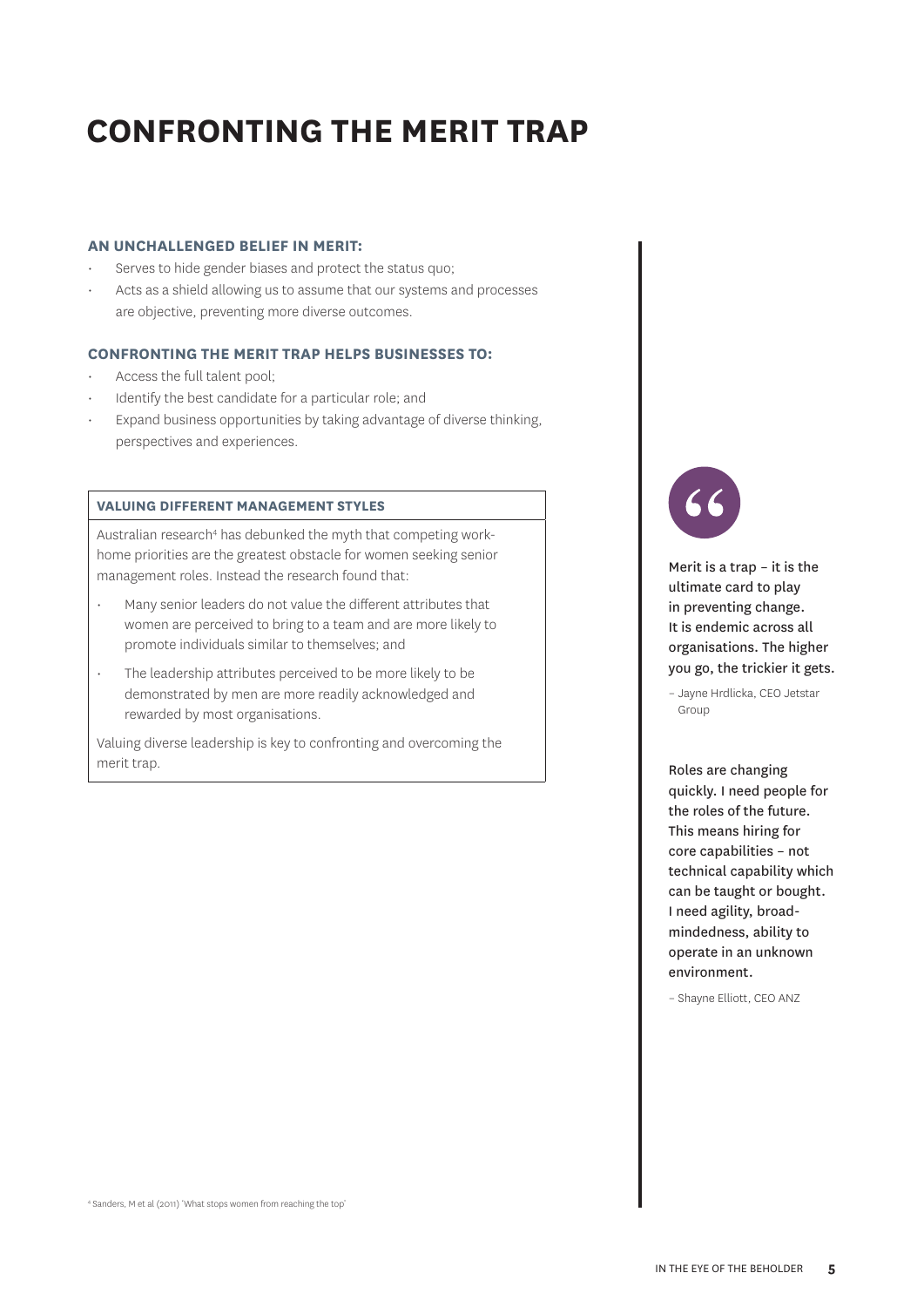# **MERIT ALERT: SPOT THE WARNING SIGNS**

| <b>WHAT PEOPLE SAY</b>                                                        | WHAT MIGHT BE GETTING IN THE WAY                                                                                                                                                                                                         |
|-------------------------------------------------------------------------------|------------------------------------------------------------------------------------------------------------------------------------------------------------------------------------------------------------------------------------------|
| 'He's a great cultural fit for                                                | The job and who fills it is affected by our tendency to promote and select people who are                                                                                                                                                |
| the team'                                                                     | similar to us.                                                                                                                                                                                                                           |
| 'She is not tough enough' or<br>'She's too aggressive'                        | Expectations that leaders possess a masculine leadership style, yet behaviours in men<br>seen as 'commercial' are seen as 'aggressive' in women. Similarly, considerate behaviour<br>in men is seen as 'rounded' and in women as 'weak'. |
| 'She is a great performer<br>but some people think she's<br>cold and distant' | Competent women are thought of less positively than equally competent men.                                                                                                                                                               |
| 'We couldn't have done it<br>without her, but wasn't he a<br>great leader?'   | Women are given less credit for successes with which they are associated and more<br>blame for failures.                                                                                                                                 |
| 'I don't know her; I haven't                                                  | Using familiarity, high visibility and networking as stage-gates before assessing potential                                                                                                                                              |
| spent any time with her'                                                      | capacity to perform in a role deprives us of the full pool of meritorious candidates.                                                                                                                                                    |
| 'She's great but she's not                                                    | Propensity to take a risk when appointing a man is higher than when appointing a                                                                                                                                                         |
| ready yet'                                                                    | woman.                                                                                                                                                                                                                                   |
| 'She probably won't be                                                        | Mothers are presumed to be less competent, committed and ambitious, while often                                                                                                                                                          |
| interested now that she has                                                   | held to higher standards and presented with fewer opportunities. In contrast fathers are                                                                                                                                                 |
| a family'                                                                     | assumed to be more committed.                                                                                                                                                                                                            |

SOURCE: McKinsey-Lean In (2015), Bain and CEW (2014), Catalyst (2011), Catalyst (2007)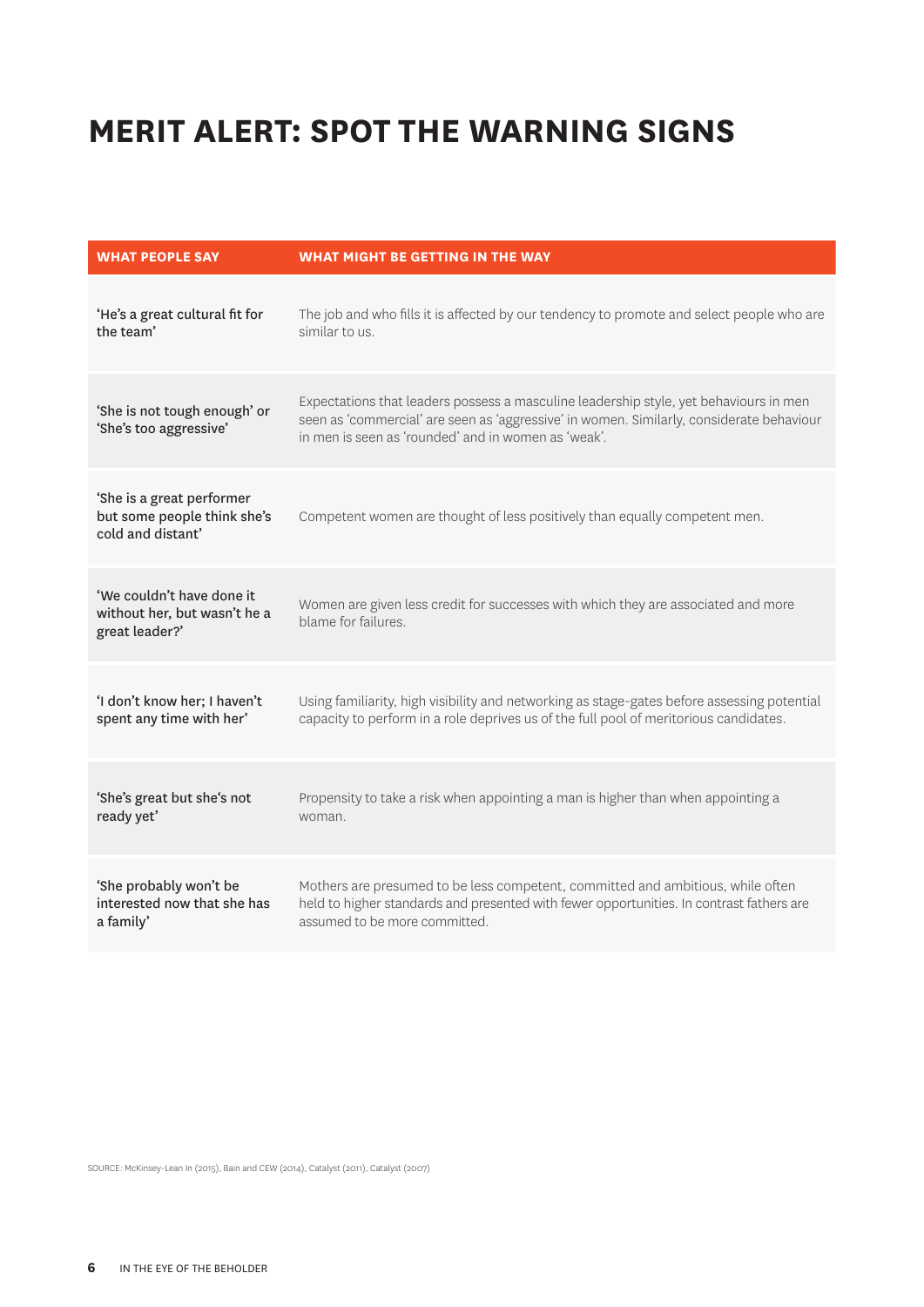# **REFLECT ON YOUR USE OF MERIT**

An appointment outcome is more likely to be meritorious when you critically evaluate:

- 1. candidates based on potential as well as on past performance;
- 2. impact as a team member rather than as a sole contributor;
- 3. the process to ensure bias is minimised; and
- 4. your organisation's future needs.

Check your assumptions and ensure your selection processes identify and mitigate biases which block objectivity.

#### Just stating that '*I always appoint the best* is not enough. *person for the job'* **CHECK THE JOB DESCRIPTION:** • Are the criteria based on past requirements and a description of the incumbent rather than future strategic needs? Are requirements for senior roles heavy on specialist or technical expertise and light on transferable and leadership skills? • Is your pipeline falling short on diverse candidates? **CHECK WHO YOU ARE APPOINTING:**  Is your preferred candidate just like you? • Do those who are different from the mainstream get different opportunities, pay and promotions from their cohort? Is the impact of bias, assumptions and stereotypes in talent processes unexamined? **CHECK YOUR IDEA OF THE 'BEST' CANDIDATE:** • Are you labelling candidates with different styles, skills and experiences as risky or a poor fit with the team? Are you regularly dismissing otherwise suitable candidates because they aren't seen as the 'right cultural fit' or as having a familiar leadership and communication style? • Are you neglecting to

• Does your organisation struggle to retain diverse recruits?

each candidate on the performance of the team they will join?

consider the impact of

**If you answered 'yes', then your assumptions may be getting in the way of an outcome based on merit.**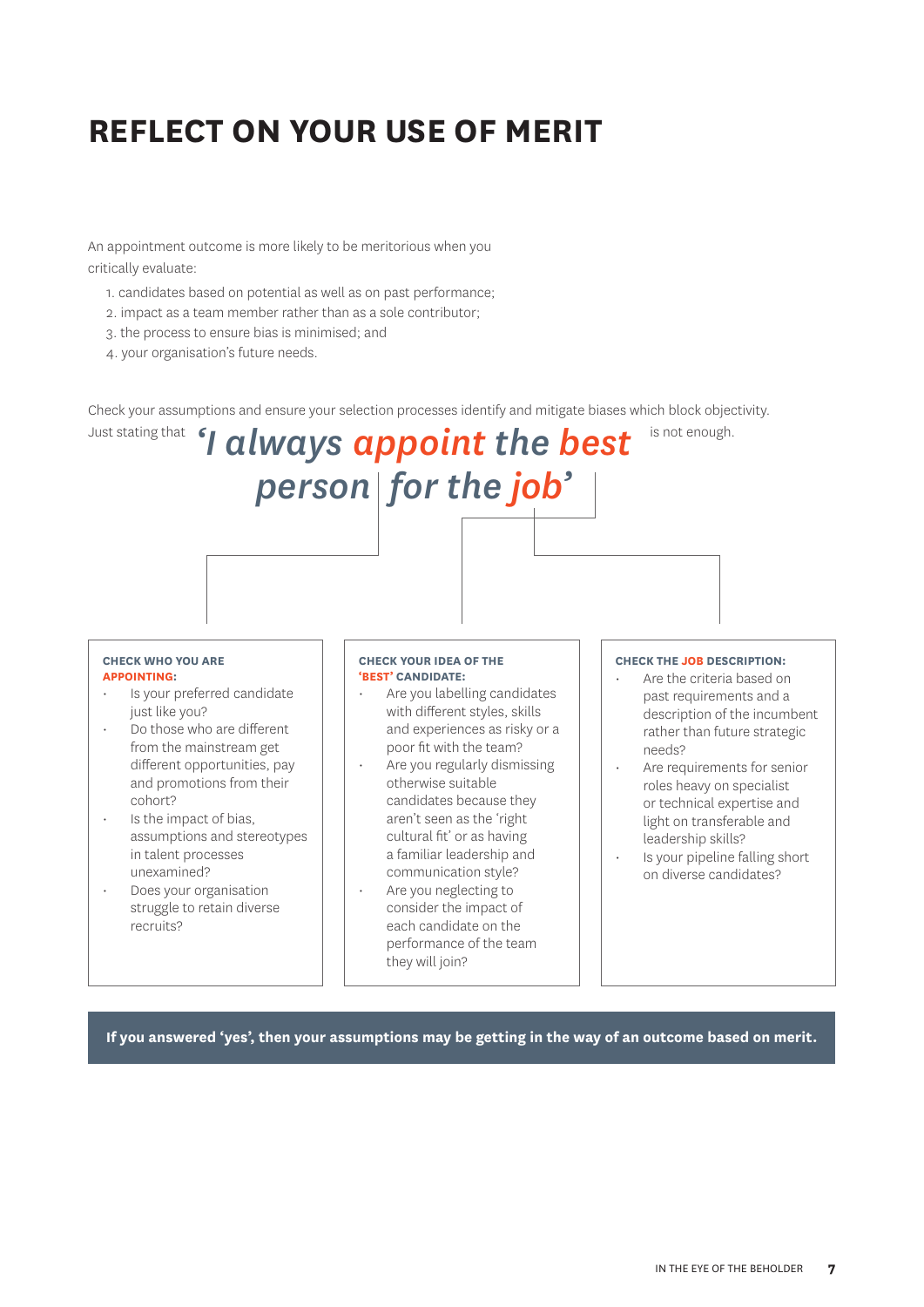# **QANTAS: DE-CONSTRUCTION OF JOBS AND REQUIREMENTS CASE STUDY**

### **CONTEXT**

Qantas experienced push back on meeting gender targets in senior technical roles

*"We need technical skills. There just aren't any women who have them"*

### **PROBLEM IDENTIFIED**

Analysis identified that

- Current operational leaders were often deeply technical, and technical requirements were consistently over valued vs. leadership skills
- Some senior operational roles had dated job descriptions with significant technical requirements (often driven by regulatory requirements)
- Technical requirements were shifting and many roles were undervaluing the leadership skills required to lead Qantas' transformation

### **ACTION TAKEN**

- The leadership team tested this assertion, as the current pipeline of technical leaders had a change management skill gap to deliver the transformation
- Role requirements (particularly CEO-1 and -2) were "de-constructed" to more clearly define
	- Technical requirements
	- Leadership and other skills

#### **IMPACT**

- Senior team job roles were redesigned to better align with Qantas' current and future leadership needs
- More women entered the pipeline for senior operational roles and a 2+% improvement in CEO-1 to CEO-4 women's representation over the past 6 months was achieved
- Jetstar made history in appointing Australia's first female Chief Pilot Georgina Sutton – whose leadership skills as part of her role as Fleet Captain of the 737 Fleet made her the best candidate for the role

# **LESSONS LEARNED**

- Recruiting managers may over value historically important skills that they themselves posses
- It is important to challenge the status quo and always ask 'if not, why not'?

Past performance is not always a predictor of future success. Leaders who are doing the hiring should open the aperture and hire people for the synthesis – not the summary – of their past experiences.

– Diane Smith Gander, President, Chief Executive Women, Non-Executive Director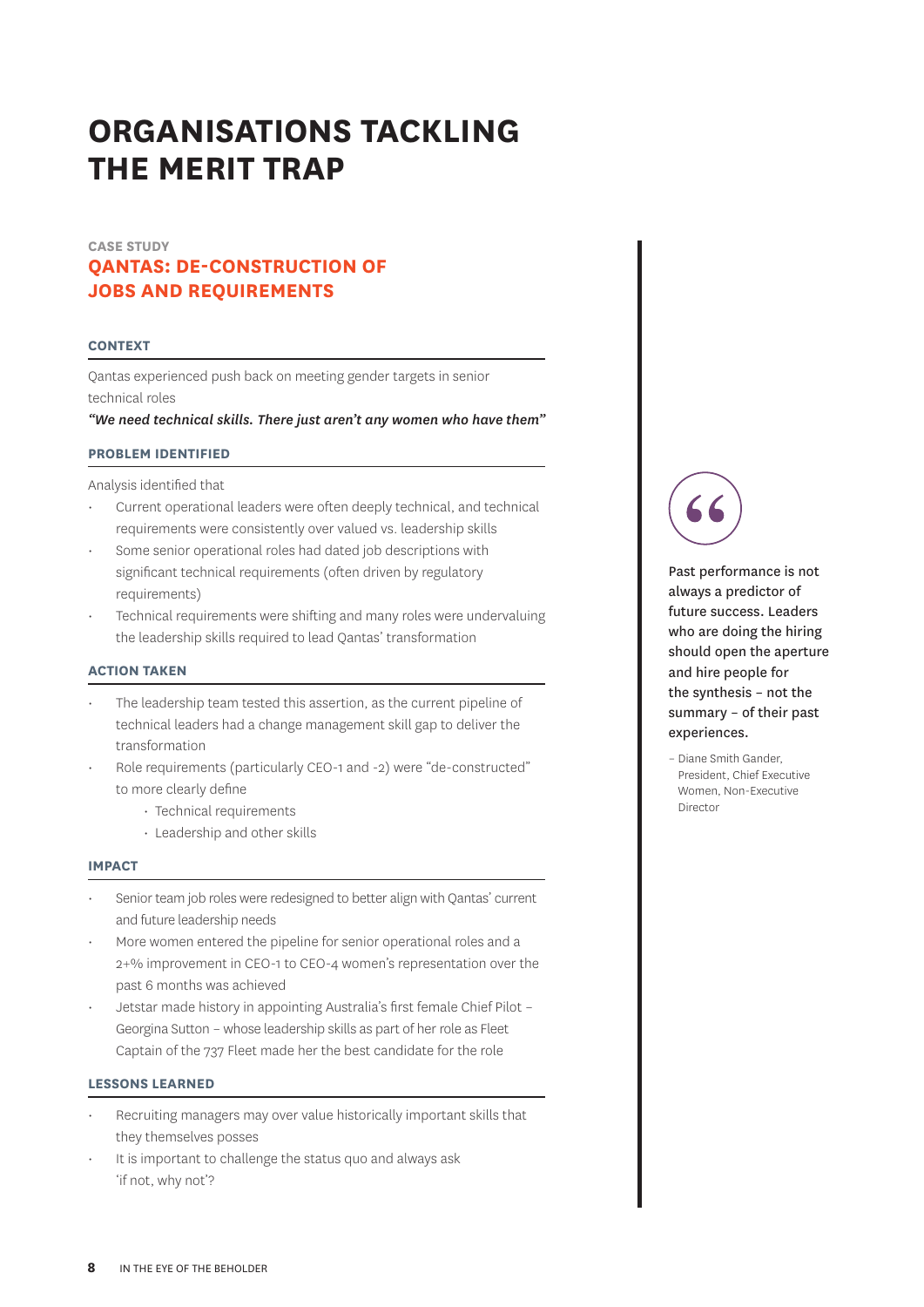# **ANZ: ROLE REQUIREMENTS BASED ON FUTURE-FOCUSED CAPABILITIES CASE STUDY**

### **CONTEXT**

ANZ identified the need for a new approach to attracting, recruiting and onboarding senior women with transformational capabilities

### **PROBLEM IDENTIFIED**

Financial Services is being reshaped and ANZ identified the need for a new set of capabilities:

- Emphasis on capabilities such as digitisation, industry disruption and customer service required to lead the transformation
- Requirement to cast a broader net to identify candidates with these capabilities, in particular, outside of the banking industry

# **ACTION TAKEN**

- CEO wrote 3 pages detailing the capabilities required such as agility, service, innovation, digital disruption
- In the spirit of 'appointing for surplus, not for deficit,' ANZ made several senior appointments from outside of the banking industry.

### **IMPACT**

- Early signs of a ripple effect with more bold appointments at lower levels in the organisation, including across the bank and from outside the industry
- Highlighted the need to appoint for potential, values and diverse skill sets that are hard to train for
- Demonstrated the importance of ensuring HR processes support this approach

# **LESSONS LEARNED**

- Recruiting managers often default to specific past experience as a proxy for future success in a role
- Leaders role modelling investing time to redefine core capabilities required for their top team sends a powerful message across the organisation, as do the 'bold' hires
- A new approach is required for onboarding non-bankers



Institutional merit is not the same as individual merit.

If you choose a senior executive team based only on individual merit, you get a monologue. Institutional merit creates a strong diverse Army, not a strong list of individuals.

– Lieutenant General Angus Campbell, Chief of Army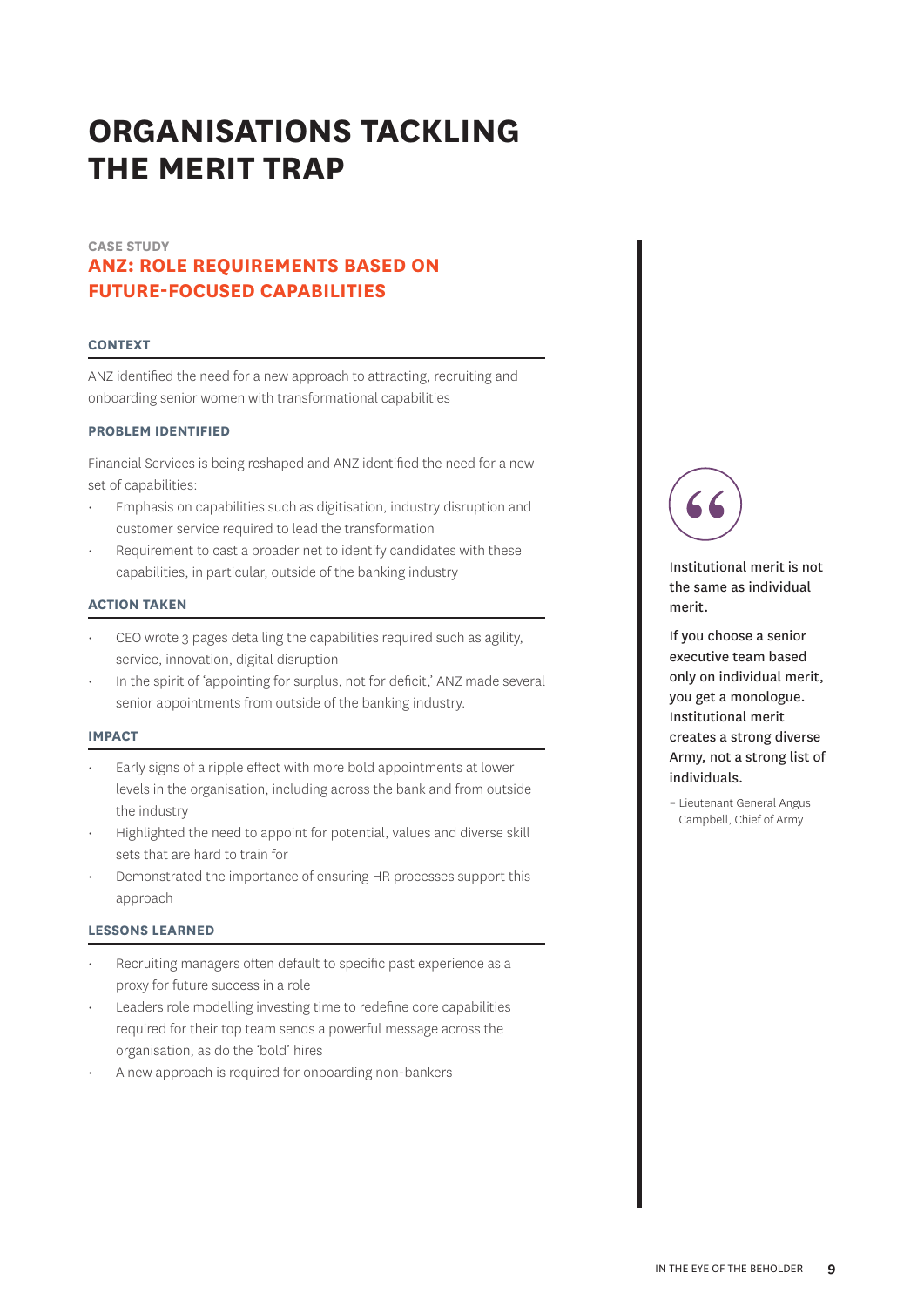# **CASE STUDY**

# **ARMY: BALANCED PROMOTION PANEL COMPOSITION**

#### **CONTEXT**

The Army realised that to reach its gender balance aspiration, traditional approaches around promotions needed to be disrupted. The Army decided to examine its key decision-making processes

### **PROBLEM IDENTIFIED**

- Personnel Advisory Committees (PACs) are convened to review and recommend officers and soldiers for promotion or long-term training opportunities. These committees have historically been maledominated and internal to the Army
- It became clear that reputation as well as a notion of a "golden road" was playing a part in promotions and that the profiles most often promoted by PAC were inconsistent with opportunities afforded

#### **ACTION TAKEN**

- PAC composition
	- Ideally, minimum of 30% women
	- Inclusion of external observers (other forces, Public Service members)
- Outside observers encouraged PACs to more actively question assumptions (e.g., reputation vs. facts, opportunities afforded, caring responsibilities)

### **IMPACT**

- Perception of higher quality discussions and outcomes considering both past performance and potential, and greater flexibility around career pathways
- Record number of women promoted since implementation 2 percentage point increase in women in senior leadership over past 4 years
- Improved reputation of process across Defence Force
- The Army is now in the process of making external observers full participants in the PACs

### **LESSONS LEARNED**

- In concert with other measures, gender balanced panels can act as a powerful lever for change
- Outsider influence can have actual and reputational benefits



To avoid the merit trap requires us to use the combination of discipline in process and flexibility in thinking.

– Meredith Hellicar, CEO and Managing Director, Merryck & Co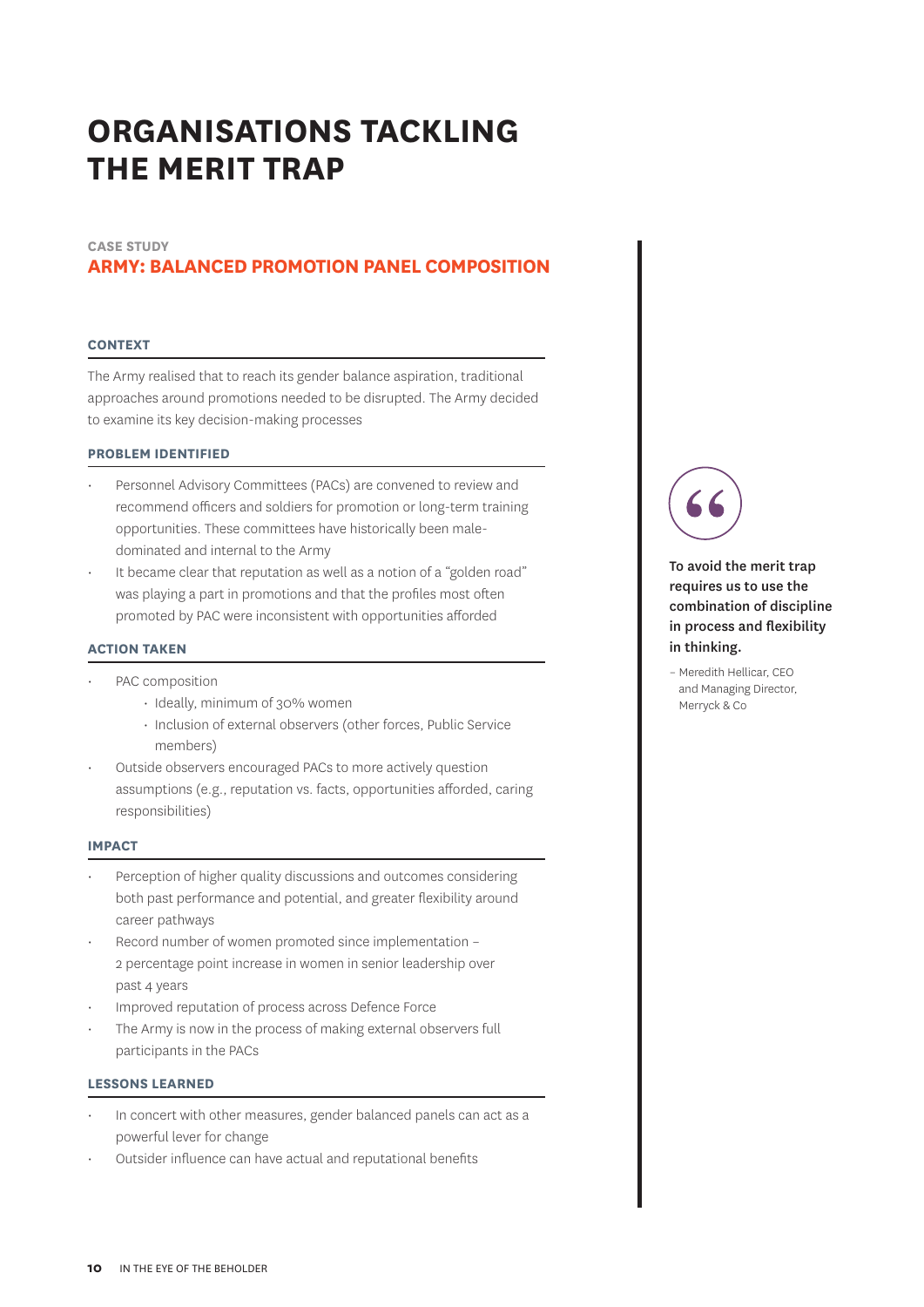# **KPMG: SYSTEMATIC REVIEW OF PROMOTION PROCESS CASE STUDY**

### **CONTEXT**

KPMG identified a gap in women in senior roles. *"We need a more diverse team to bring diversity of thought to our clients and build a culture of inclusion"*

# **PROBLEM IDENTIFIED**

Identified root causes of lack of momentum

- Insufficient articulation of the women in leadership strategy resulted in lack of executive buy-in
- No explicit prioritisation or monitoring mechanism to hold executives to account

# **ACTION TAKEN**

- After sessions to engage its Australian executive team and Board, KPMG launched a 5-year Diversity and Inclusion Strategy, setting granular targets and laying out a disciplined process.
- KPMG's CEO was closely involved as the program sponsor and, if gender balance was not being achieved, personally intervened to challenge the Partners to 'go back and try again'
- A 12-month development and assessment program ('Path to Partner') was established, and stress-tested for gender equality at all stages"

#### **IMPACT**

- 35+% women's representation of promotions to partner achieved
- Aligned senior executive team and Board around the case for change, strategy and what it would take

### **LESSONS LEARNED**

- Granular, systematic analysis of the promotions pipeline is required to understand and address critical barriers
- Regular, visible and authentic CEO intervention in core promotion process significantly increases likelihood of success



We make small changes to the system because no one believes it's broken. But if we only tweak, we never get change. To move 180 degrees we have to have someone holding up the mirror at every stage of the process asking 'why do we think that?

– Jayne Hrdlicka, CEO Jetstar Group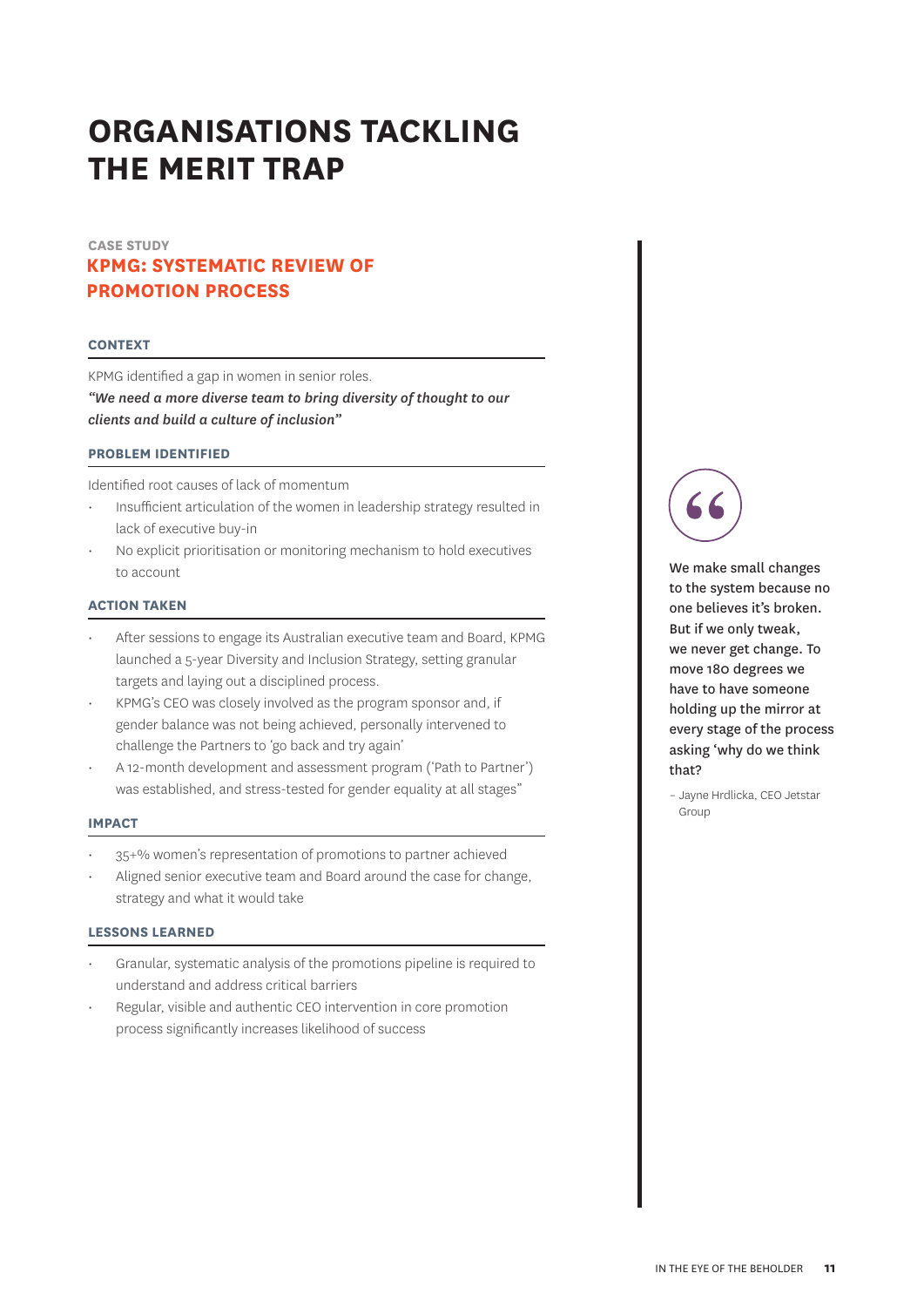# **DOES YOUR ORGANISATION EXAMINE THE USE OF MERIT?**



# *'All of our decisions are merit-based.'*

# **THE MEANING OF MERIT IS UNCHALLENGED**

- Many in your organisation fully believe that gender imbalance is explained by actual gaps in experience, ability and potential
- Assumptions about 'meritocracy' are preserving the status quo and allowing existing biases to go unchecked
- Candidates are selected based on narrowly defined experiences and a tacit understanding of 'organisational fit'

The result? Gender diversity is unlikely to significantly improve

*'We have introduced a range of diversity programs but we haven't seen a big increase in women in senior roles.'*

**LEVEL 2**

# **SOME WORK IS BEING DONE TO CHALLENGE ASSUMPTIONS ABOUT MERIT**

- Efforts to challenge merit are implemented inconsistently
- Gender imbalance is recognised and the focus is to 'fix' women not change the status quo
- Objectivity is called into question (e.g., 'She got special treatment')

The result? Glacial improvements, gender imbalance likely to remain

*'We are seeing a steady and sustained increase in the number of women in senior roles.'*

**LEVEL 3**

# **THE USE OF MERIT IS CONSISTENTLY CHECKED TO DELIVER BETTER BUSINESS PERFORMANCE**

- Leaders consistently check for the impact of biases
- Interventions to manage bias are integrated throughout the employee lifecycle
- Attributes, skills and learnings are acquired from a variety of experiences and pathways
- Gender balance is recognised as a business priority
- The link between diverse teams of leaders and better business outcomes is understood and reinforced by leadership

The result? Problem areas are identified and addressed, results are measured and consistent progress to diverse leadership talent is achieved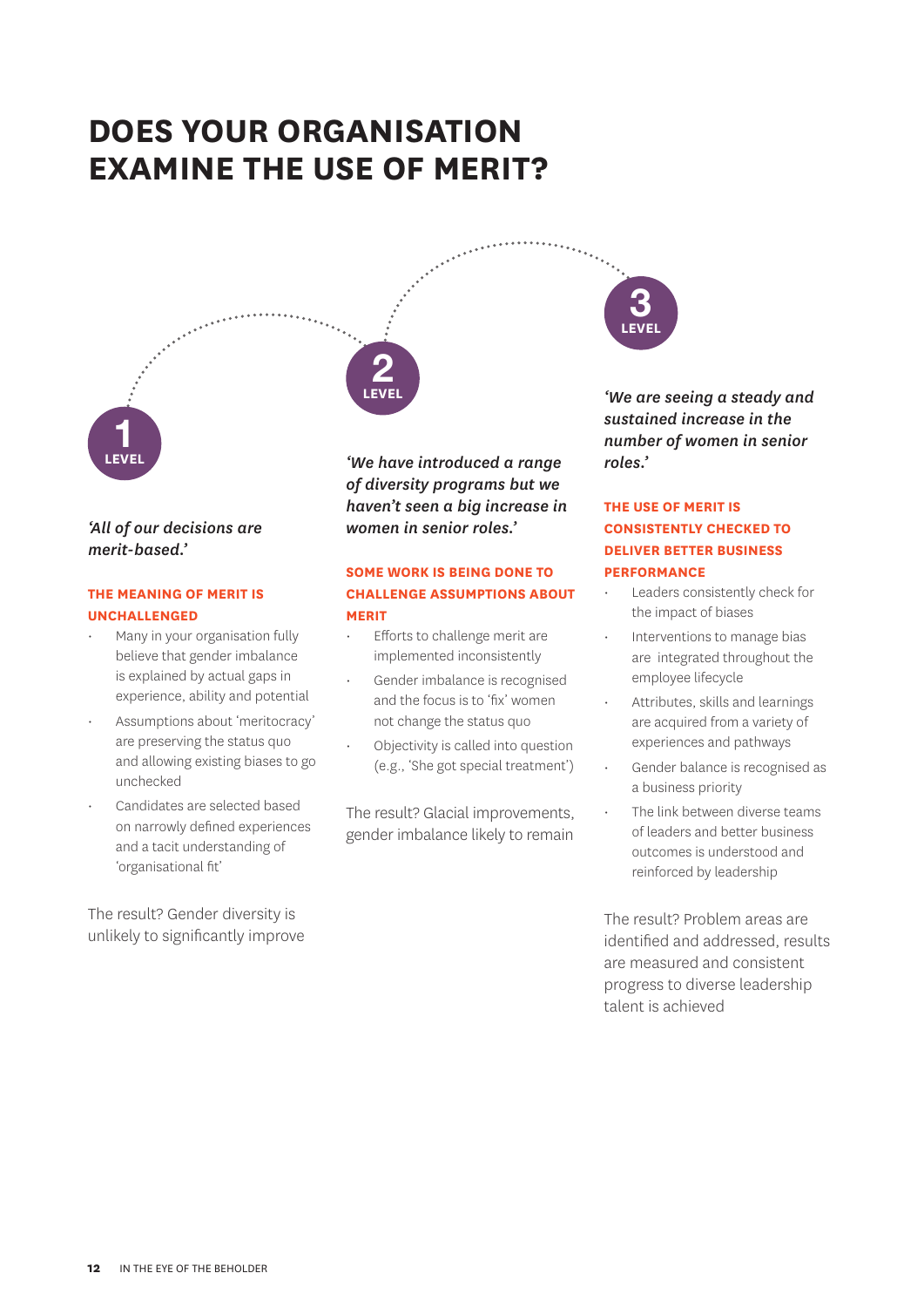# **WHAT YOU CAN DO TO AVOID THE MERIT TRAP**



# **WHAT I SAY**

- Am I consciously checking what I mean when I use the words 'merit' and 'fit'?
- □ Do I call out biases, assumptions and stereotyping when I become aware of it in others?
- $\Box$  Do I openly talk about my aspirations and expectations for gender equality?

# **HOW I ACT**

- Am I sponsoring female talent across different areas of the organisation and expecting my leaders to do the same?
- $\Box$  Am I visible at talent and diversity events?
- $\Box$  Do I personally sign off on appointments one and two levels down, asking *50,50, if not, why not?*
- □ Do I insist on gender balanced panels and seek counsel from external advisors when appropriate?
- Do I ensure that a variety of experiences and pathways are valued for appointment to senior roles?

# **WHAT I PRIORITISE**

- □ Do I pause and reflect to check if my own biases are impacting the decisions I make?
- Do I role model selecting my own top team based on both performance and potential?
- □ How effectively do I sponsor women to help create career-making opportunities for them?
- How much time do I spend on important HR processes/decisions that drive gender diversity?
- Do I take time to onboard and nurture diverse appointments on my top team and ensure all voices are heard?

### **HOW I MEASURE**

- □ Have I set clear, measurable gender targets with accountability and consequences for my team?
- $\Box$  Do I review regular, granular pipeline reporting across all levels of the organisation?
- □ Have I integrated discussions about gender balance into the performance appraisals of my people?
- □ Do I recognise and celebrate individuals who are building diverse teams?
- Do I measure gender representation from application to appointment?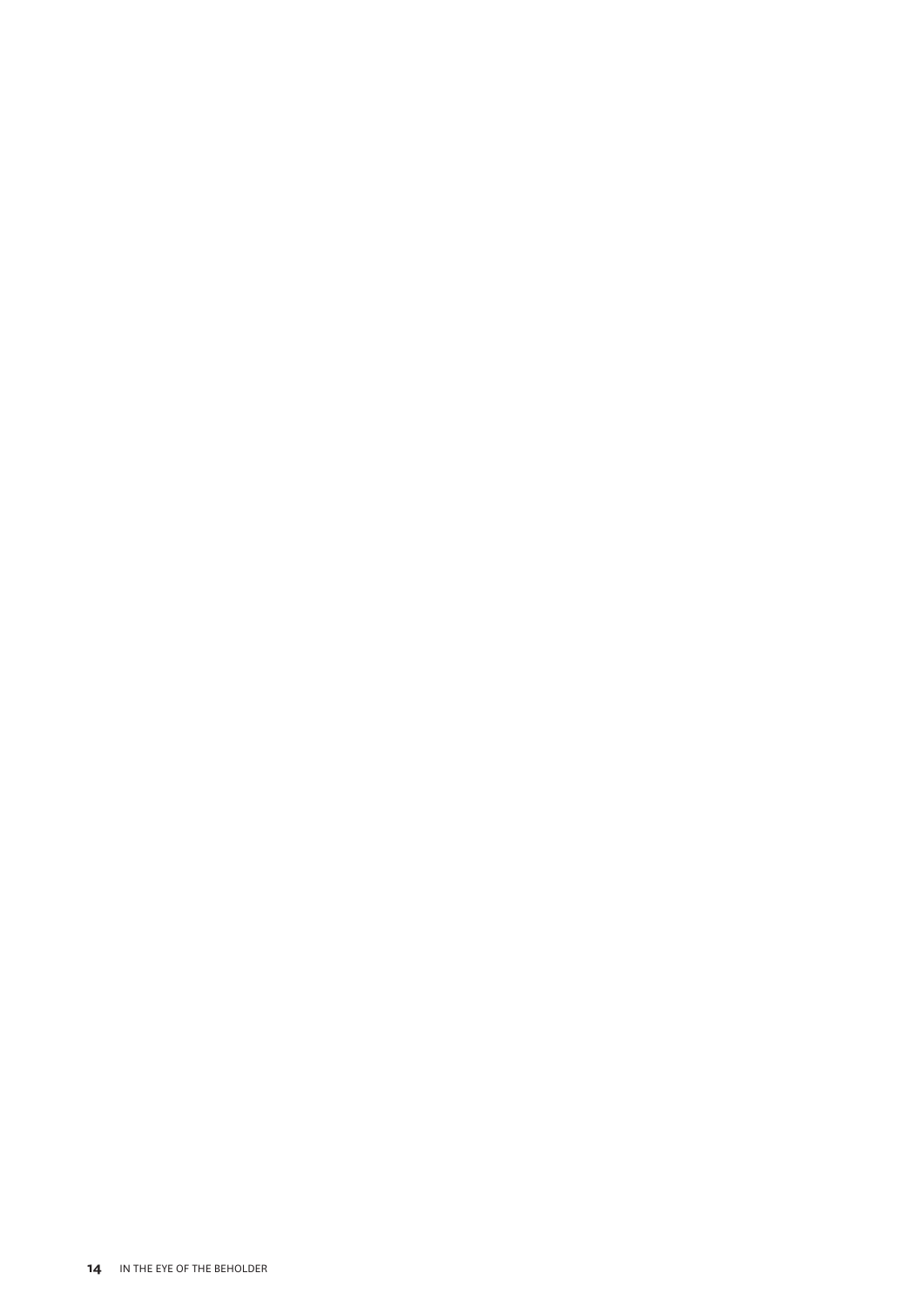# **ABOUT CHIEF EXECUTIVE WOMEN**

Chief Executive Women is the pre-eminent organisation representing more than 370 of Australia's most senior women from the corporate, public, academic and not-for-profit sectors. Its mission is 'women leaders enabling women leaders'. Through advocacy, targeted programs and scholarships, CEW works to remove the barriers to women's progression and ensure equal opportunity for prosperity. CEW offers innovative and substantive programs aimed at enabling women's participation and future leadership. www.cew.org.au

### **ABOUT MALE CHAMPIONS OF CHANGE**

The Male Champions of Change is a coalition of CEOs, Secretaries of government departments, Non-Executive Directors and Community Leaders. The Male Champions of Change believe gender equality is one of the nation's most significant societal and economic issue.

Established in 2010, by then Australian Sex Discrimination Commissioner Elizabeth Broderick, our mission is to step up beside women to help achieve a significant and sustainable increase in the representation of women in leadership. www.malechampionsofchange.com

We thank McKinsey & Company for their support in developing this letter.



# **MALE CHAMPIONS OF CHANGE 3**